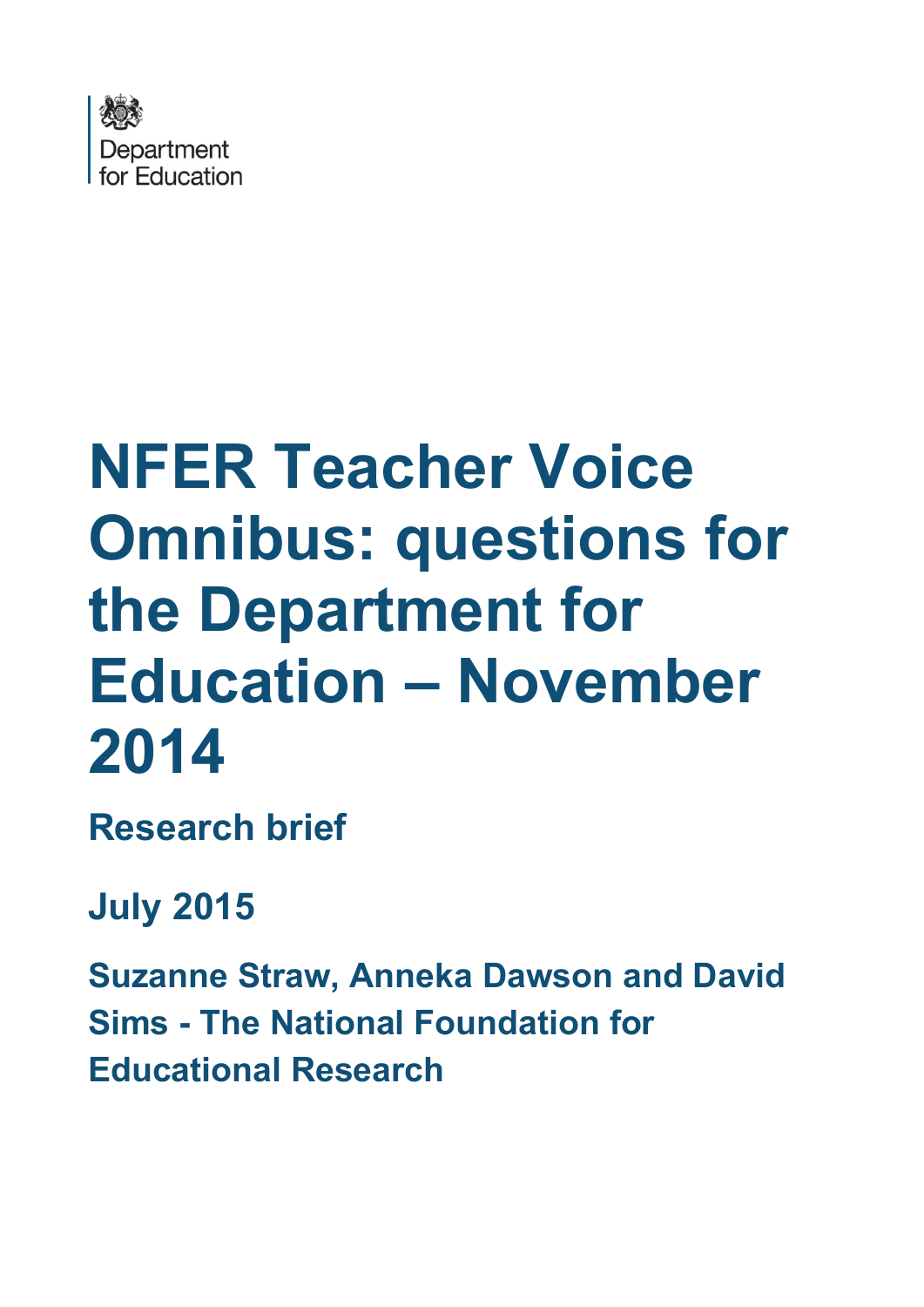## **Contents**

| Introduction                                                         | 3              |
|----------------------------------------------------------------------|----------------|
| <b>Key Findings</b>                                                  | 4              |
| Confidence in teaching the new GCSEs and the new National Curriculum | 4              |
| Assessment of progress in the National Curriculum                    | 4              |
| The Pupil Premium – accountability, awards and reviews               | 5              |
| Changes in careers guidance provision                                | 6              |
| Perceptions of most effective Initial Teacher Training (ITT) routes  | $\overline{7}$ |
| Awareness of changes to teachers' pension scheme                     | 7              |
| Methodology                                                          | 9              |
| The sample of respondents                                            | 9              |
| Confidence intervals                                                 | 10             |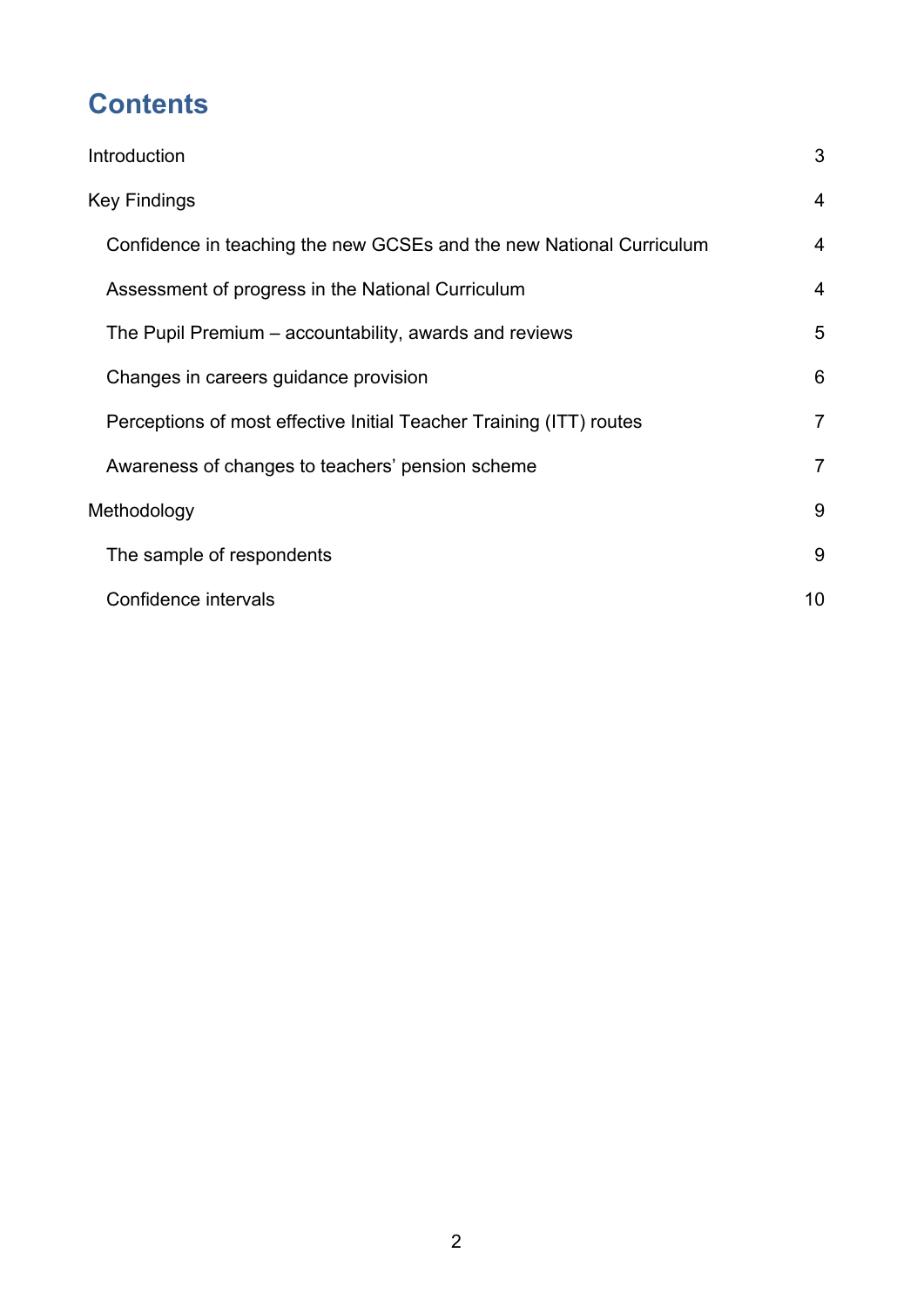#### <span id="page-2-0"></span>**Introduction**

The Department for Education (DfE) buys a termly set of questions on the NFER Teacher Voice Omnibus Survey. The DfE also buys a Senior Leader Booster to the survey in order to capture additional responses from senior leaders. The findings are used to more efficiently address a steady flow of requests for general intelligence from teachers and schools, and give the Department a means of getting answers to simple questions about how policies are working and what teachers think of them.

This Research Brief provides an overview of the responses to the set of questions submitted to the autumn Teacher Voice Omnibus Survey in November 2014 and the Senior Leader Booster Survey conducted between November 2014 and January 2015. Previous questions and responses, submitted in the spring and summer term surveys in 2014, were published in October 2014.

The questions submitted in the autumn survey, explored:

- schools' confidence in implementing the new National Curriculum subjects and teaching the new GCSEs; and systems planned to assess progress
- views on which Initial Teacher Training (ITT) route is most likely to produce an outstanding new teacher
- **EXECUTE:** awareness about changes to teachers' pensions
- views on accountability for the Pupil Premium; Pupil Premium awards and reviews
- changes introduced in schools in response to the revised statutory guidance to schools for careers guidance.

In total, 2,154 senior leaders and teachers responded to the survey. Of these, 1,023 were senior leaders (defined here as headteachers, deputy headteachers and assistant headteachers) who responded to all the questions and 1,131 were classroom teachers who just answered questions on pensions and the Pupil Premium. A similar number of senior leaders were based in secondary schools (516) and primary schools (507). In addition, 1,028 of all respondents were from primary schools and 1,126 were based in secondary schools.

Results are provided for the overall sample. Results by school phase (primary and secondary) or by school type (academy and non-academy) are reported separately only where there was a notable difference in responses. Some reported percentages do not add up to 100 per cent due to rounding, or were questions where more than one answer could be given. The key findings are presented below.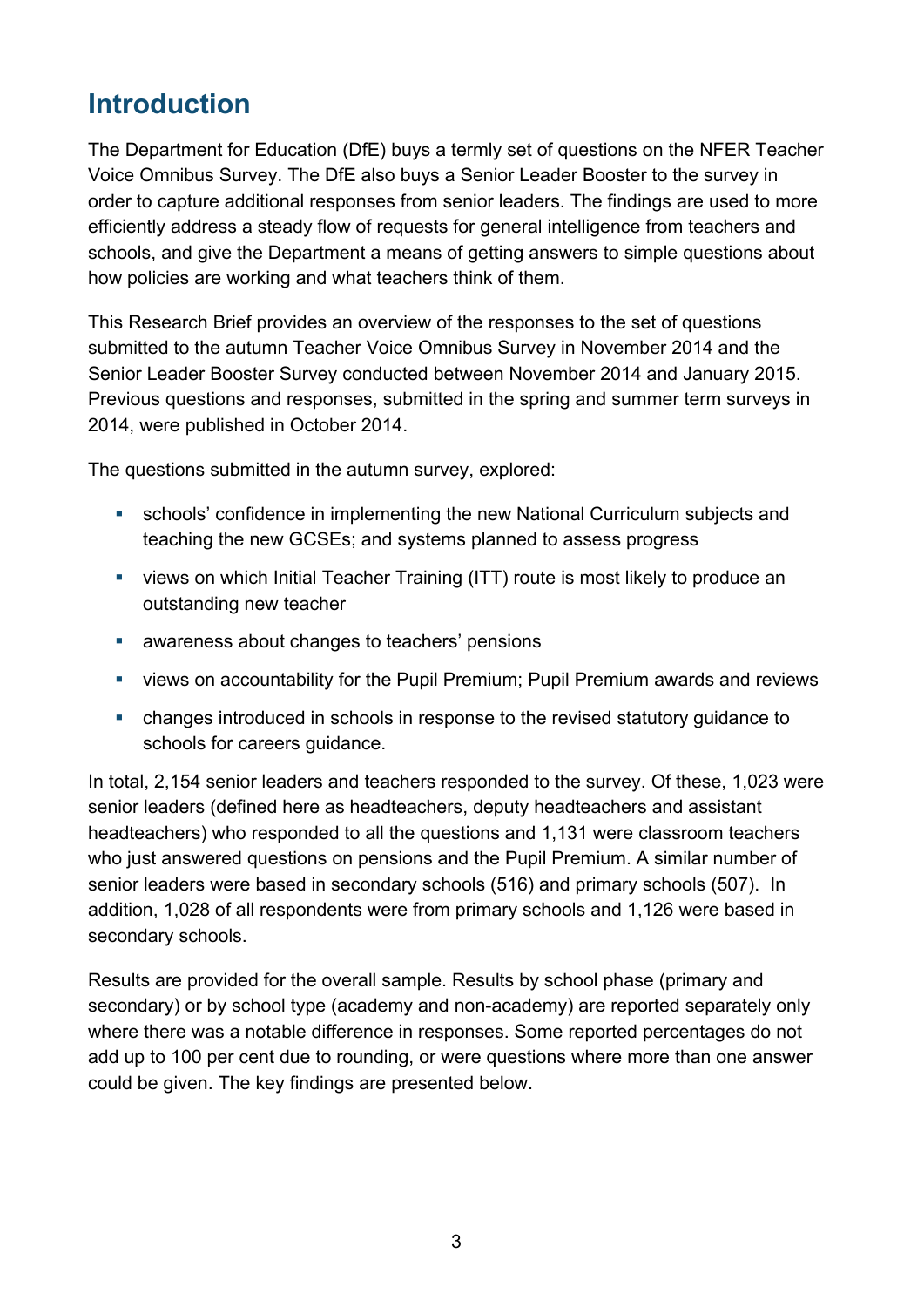## <span id="page-3-0"></span>**Key Findings**

#### <span id="page-3-1"></span>**Confidence in teaching the new GCSEs and National Curriculum**

Senior leaders in secondary schools were asked how confident their school was to teach, from September 2015, the new GCSEs in English literature, English language and mathematics. Senior leaders in both secondary and primary schools were asked how confident they were that their school could implement the new National Curriculum in mathematics, English, science, languages and computing.

They survey found:

- The majority of senior leaders in secondary schools were confident about implementing the new GCSEs. Eighty per cent were 'very confident' or 'fairly confident' in implementing English language, and 78% in English literature and mathematics. Twelve per cent were 'not very' or 'not at all confident' in implementing English language, and 13% in English literature and mathematics. For 6% of respondents this question wasn't applicable; 1% didn't know, and 1% didn't respond.
- There was slightly more confidence (on average 6 percentage points) in teaching the new GCSEs in academies compared to non-academies.
- The confidence of secondary and primary senior leaders in implementing the new National Curriculum varied by subject, with respondents being most confident in terms of implementing mathematics (71%) and English (71%) and least confident in terms of implementing languages (47%) and computing (35%). Sixty-three per cent reported that they were confident in implementing science.
- The most common reason for lack of confidence in implementing the new National Curriculum was that more staff training was needed. Other reasons were: more time being needed, and staff needing to gain familiarity with the new subject matter.

#### **Assessment of progress in the National Curriculum**

With the current system of 'levels' used to report children's attainment and progress being removed from September 2014, senior leaders in both primary and secondary schools were asked how they were planning to assess progress in the new National **Curriculum** 

• The survey found that the largest proportion (45%) reported that they were developing a new system; 34% were developing this system internally and 11%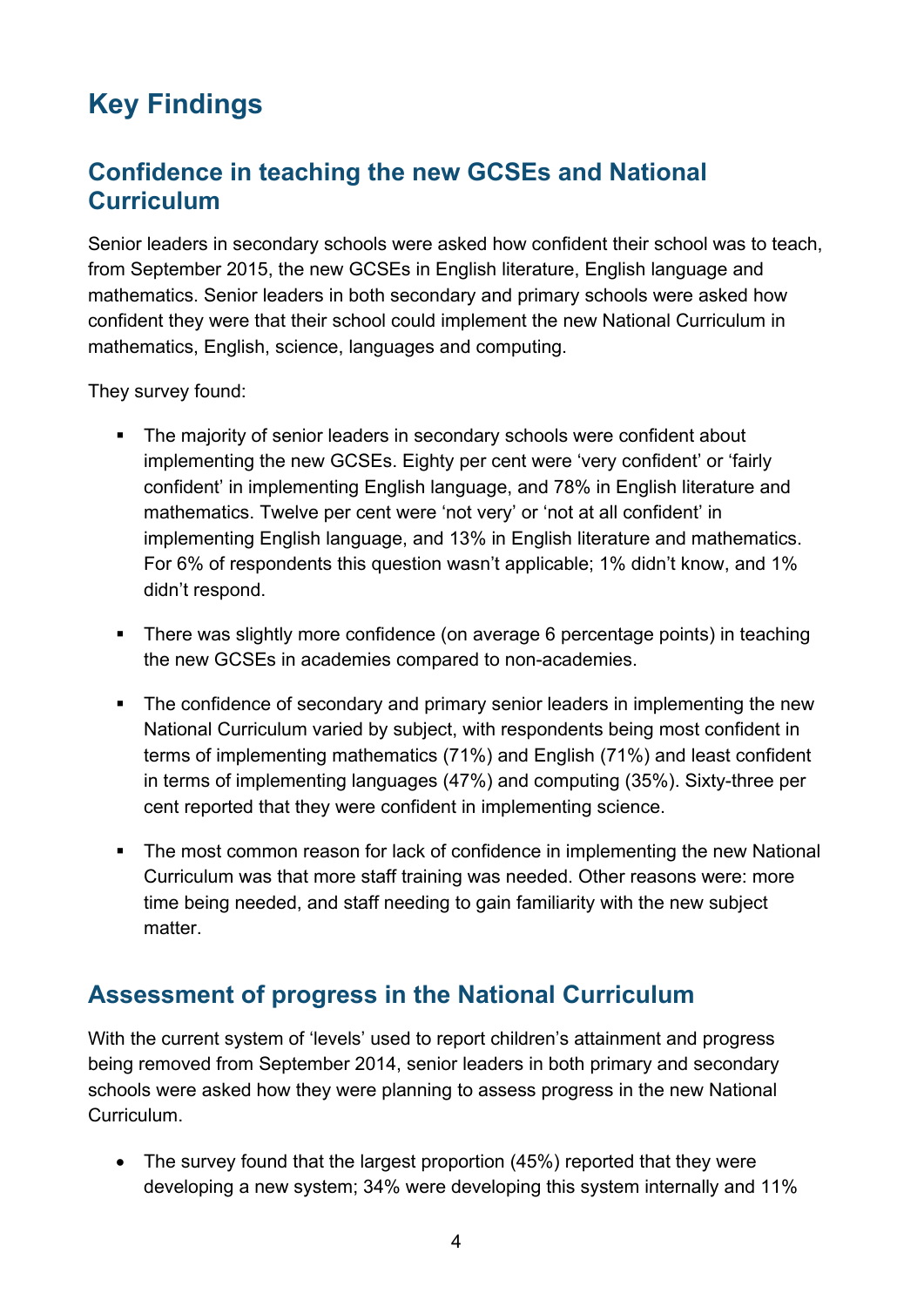were using a system developed by a commercial organisation. Over a third (37%) reported that they were retaining the current system for the time being. Fifteen per cent were undecided; 2% were using another system; and 2% either didn't know or didn't respond.

- Primary schools were more likely to be developing a new system than secondary schools (50% compared to 41%), and secondary schools were more likely to be retaining the old system than primary schools (42% compared to 32%).
- This question was also asked in the spring and summer term surveys in 2014. The surveys found that fewer schools were undecided over time (21% were undecided in March 2014, compared to 15% by November 2014), as may be expected. Between March and November 2014, more schools were planning on using a new system (from 15% in March, to 45% in November) and fewer schools were planning to retain the current system (37% in November; 51% in March).

#### **The Pupil Premium – accountability, awards and reviews**

All respondents were asked to what extent they agreed with the statement: "I am held accountable for the achievement of pupils who attract Pupil Premium funding", and whether their school was taking any additional action to win a Pupil Premium award. Senior leaders in both primary and secondary schools were also asked whether they had commissioned a Pupil Premium review from anyone external to the school.

The survey found:

- Schools were taking their responsibilities for pupils eligible for the Pupil Premium seriously. Nearly half (49%) of senior leaders and teachers, 'strongly agreed' and 38% 'agreed' that they were 'held accountable for the achievement of pupils who attract Pupil Premium funding'. Eight per cent neither agreed nor disagreed; and 6% 'disagreed' or 'strongly disagreed'.
- There were differences between senior leaders and classroom teachers with 94% of senior leaders feeling accountable, compared to 79% classroom teachers.
- Eight per cent of respondents reported that they were taking additional action to try to win a Pupil Premium award in 2016; 20% were not taking any action, and more than a third (36%) did not know if action was being taken. More than a third of respondents (35%) reported that they were not aware of the awards.
- **There were differences between seniority with over half (56%) of classroom** teachers not knowing whether the school was taking action to win an award, compared to 14% of senior leaders. However, a similar proportion of classroom teachers and senior leaders knew that their school was taking additional action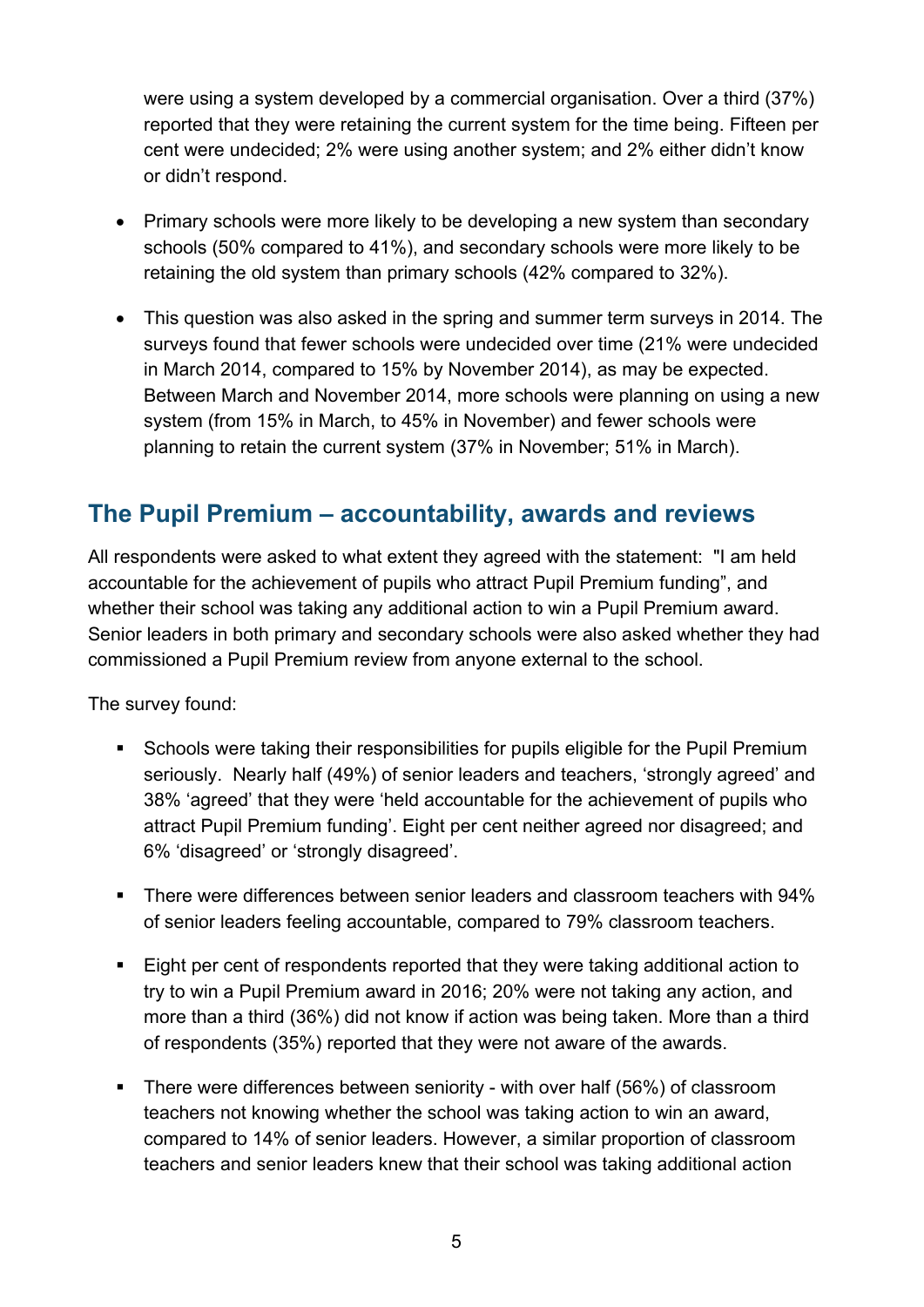(8% and 9% respectively). Thirty seven percent of senior leaders knew that their school was not taking additional action compared to 4% of classroom teachers

- The results indicate that there was less awareness of the awards amongst primary staff with two-fifths (40%) reporting that they were not aware of the awards as opposed to 31 per cent of secondary respondents.
- A small proportion (9%) of senior leaders had commissioned a Pupil Premium external review, with an additional 5% reporting that a review was planned to take place. The majority of schools had not commissioned a review (66%), and a fifth of respondents (20%) were not aware of Pupil Premium reviews<sup>[1](#page-5-0)</sup>.
- Of the respondents who said their school had completed a review (9% of the sample), most respondents had found it 'very helpful' or 'somewhat helpful' (89%). However, 11% did not find it helpful.

#### **Changes in careers guidance provision**

Secondary senior leaders were asked if their school had changed the way they delivered careers guidance as a result of the revised statutory guidance on careers, published in April 2014, requiring schools to build links with employers to give pupils real-life exposure to the world of work.

The survey found:

 $\overline{a}$ 

- Just over a half of senior leaders (51%) reported that they had changed their delivery of careers guidance and a further 18% planned to change delivery in the next six months, as a result of the revised statutory guidance. However, just over a fifth (21%) reported that their school had not made any changes and had no current plans to do so; 8% didn't know; 1% were unable to; and 1% did not respond.
- Academies were less likely to have made or be planning to make changes 26% of academies had not made any changes and had no plans to do so compared to 14% of non-academies.
- More than half of senior leader (55%) reported that they had increased links with employers to inspire pupils about different careers, with a further fifth (20%) reporting that they planned to do this in the next six months. Fifteen per cent had not made any changes and had no plans to do so; 7% didn't know; 2% were unable to; and 2% did not respond.

<span id="page-5-0"></span> $1$  Pupil Premium reviews are voluntary and/or recommended to a small proportion of appropriate schools, which is likely to explain the lack of awareness/take up of review.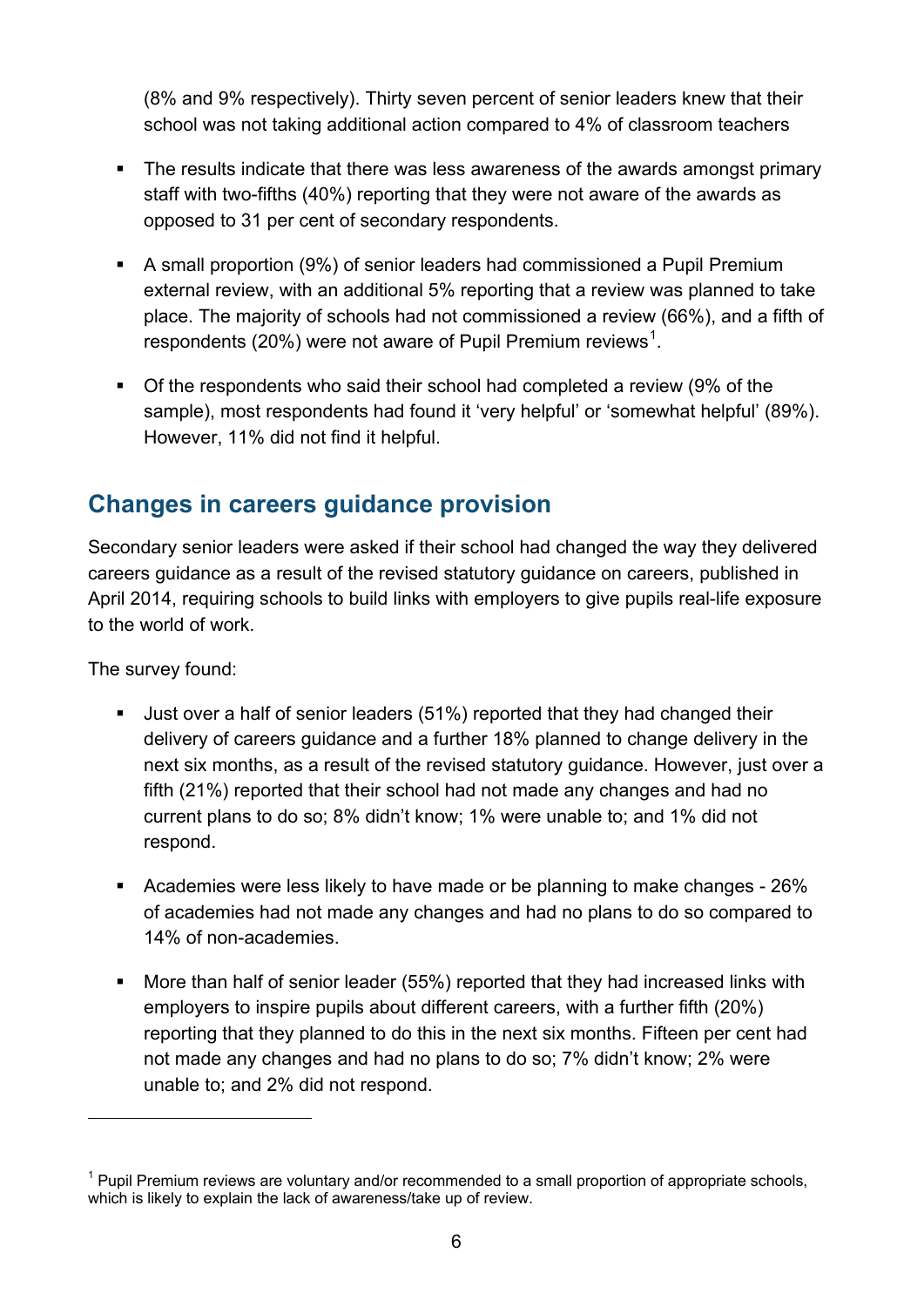#### **Perceptions of most effective Initial Teacher Training (ITT) routes**

Senior leaders in both primary and secondary schools were asked, from their experience, which ITT route was the most likely to produce an outstanding new ITT teacher for their school.

The survey found:

- The largest proportion of senior leaders nearly two-fifths (39%) reported that the one-year post-graduate teacher training course in which trainees were based in a school was the most effective ITT route. This was closely followed by a three- or four-year undergraduate teacher course, with a third of senior leaders (33%) favouring this route. Less than a fifth (19%) considered a one-year post-graduate university-led route to be the most effective route. Six per cent felt that another route was the most effective; 4% didn't know, and 1% didn't respond.
- There were some notable differences by school phase, with a much higher proportion of secondary than primary senior leaders considering the one-year post-graduate teacher training course based in a school to be the most effective route (48% compared to 29%). In addition, a higher proportion of secondary than primary senior leaders considered a one-year post-graduate university-led course to be the most effective route (30% compared to 7%). Primary senior leaders considered the three- or four-year undergraduate route to be the most effective route into teaching, with more than half (54%) favouring this course (compared to 12% of secondary school senior leaders).
- There were also differences between academies and non-academies with academies favouring the one year post graduate school-based teacher training more than non-academies (49% compared to 33%), and were less favourable towards to the 3 or 4 year undergraduate course (16% compared to 42%). [The route that academies favoured is more in line with all secondary schools responses but that's likely to be because there are far more secondary schools in the academy sample, than primary schools.]

#### **Awareness of changes to Teacher Pension Scheme**

All respondents were asked if they were aware that the way their pension was calculated would change from 1 April 2015, and whether they had received communication from Teachers' Pension signposting them to the Teachers Pension Scheme to inform them about the changes.

The survey found: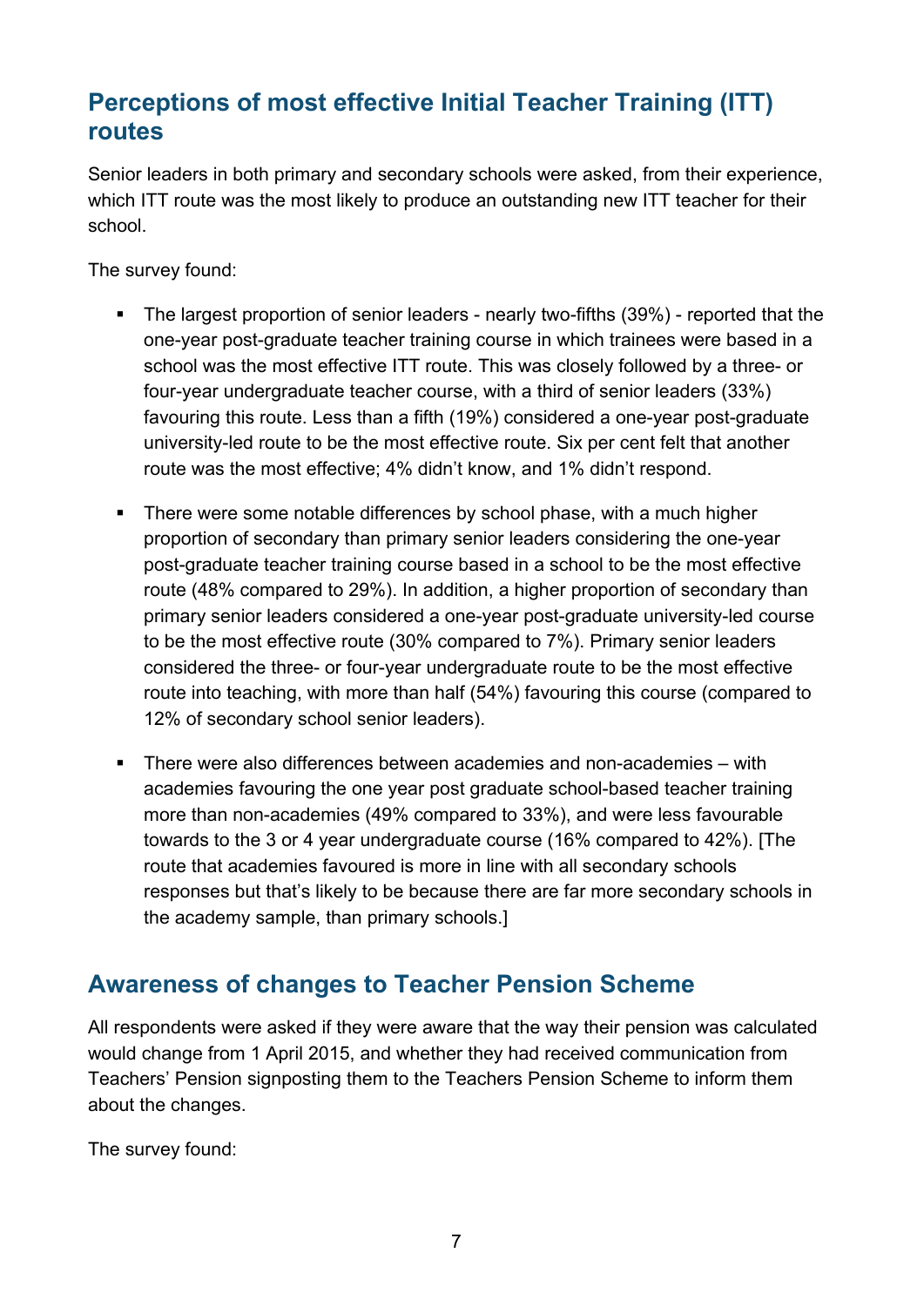- Most respondents (71%) were aware that the way their pension was calculated would change from 1 April 2015. A quarter (25%) were not aware, and 3% were undecided.
- Awareness of the changes were higher amongst senior leaders (77%) compared to classroom teachers (66%), and awareness was also higher in academies (75%) compared to non-academies (69%).
- Just under three-fifths (58%) of respondents had received communication from Teachers' Pension signposting them to the website which provided information about the changes being introduced. A quarter (25%) had not received any communication; 15% did not know; and 2% didn't respond.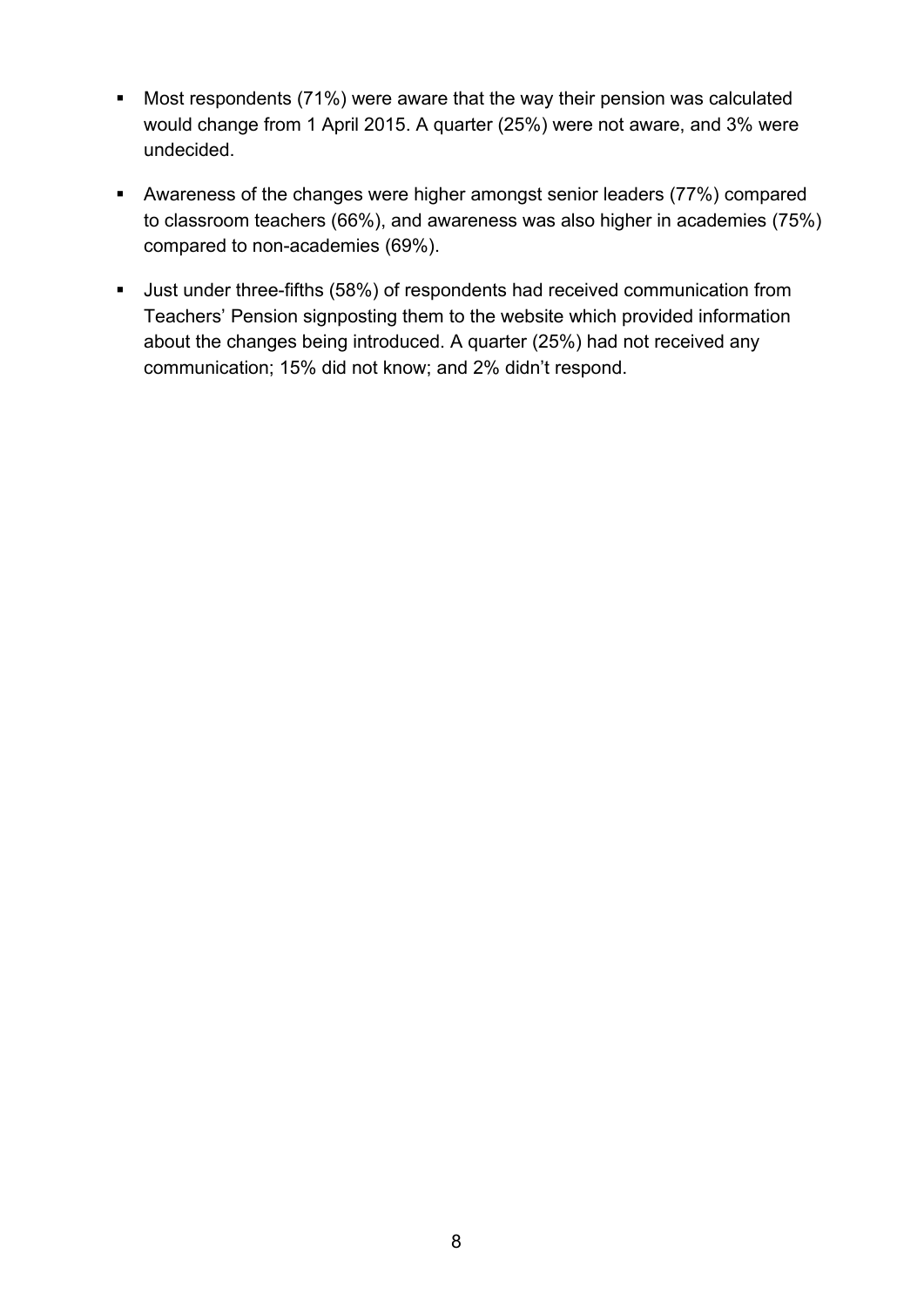#### <span id="page-8-0"></span>**Methodology**

 $\overline{a}$ 

This report is based on the combined data from the Teacher Voice November 2014 Survey and a Senior Leader Booster Survey conducted between November 2014 and January 2015. Two thousand, one hundred and fifty-four senior leaders and teachers from 1,650 schools in the maintained sector in England completed the survey. One thousand, four hundred and seventy- seven respondents completed the Teacher Voice Survey online between 7th and 12th November 2014. The Senior Leader Booster Survey was completed online (51 respondents) and on paper (626 respondents) between 20th November 2014 and 5th January 2015.

#### <span id="page-8-1"></span>**The sample of respondents**

<span id="page-8-2"></span>The data includes responses from 1,023 senior leaders and 1,131 teachers in primary and secondary schools. Senior leaders were defined as headteachers, deputy headteachers and assistant headteachers. Fifty-four per cent (886) of the schools represented in the sample were primary schools and 46 per cent (764) were secondary schools.

In terms of free school meals (FSM) eligibility the sample of primary schools drawn was found to be representative of the national population of primary schools. The sample of secondary schools drawn was found to over-represent the lowest quintile and underrepresent the highest quintile of free school meals eligibility compared to the national population of secondary schools. The combined sample of primary and secondary schools also over-represented the lowest quintile and under-represented the highest quintile of free schools meals eligibility compared to the national population of schools. In order to make the secondary school and combined schools samples representative of their respective national populations weights were calculated for both samples, separately, using the free school meals data, and applied to each sample. The weightings have been applied to the secondary schools and overall sample analyses referred to in this commentary<sup>[2](#page-8-3)</sup>.

In addition to being representative of schools in terms of free school meals eligibility, the unweighted primary school sample was also found to be representative of primary schools nationally in terms of achievement and LA type. After weighting the data, the secondary school sample was also representative of secondary schools nationally in terms of school type (including academies), achievement and LA type, whilst the combined schools sample was representative of schools nationally in terms of achievement.

<span id="page-8-3"></span> $^2$ We did not apply a weighting to primary schools or schools for which free school meals data was unavailable in the Register of **Schools**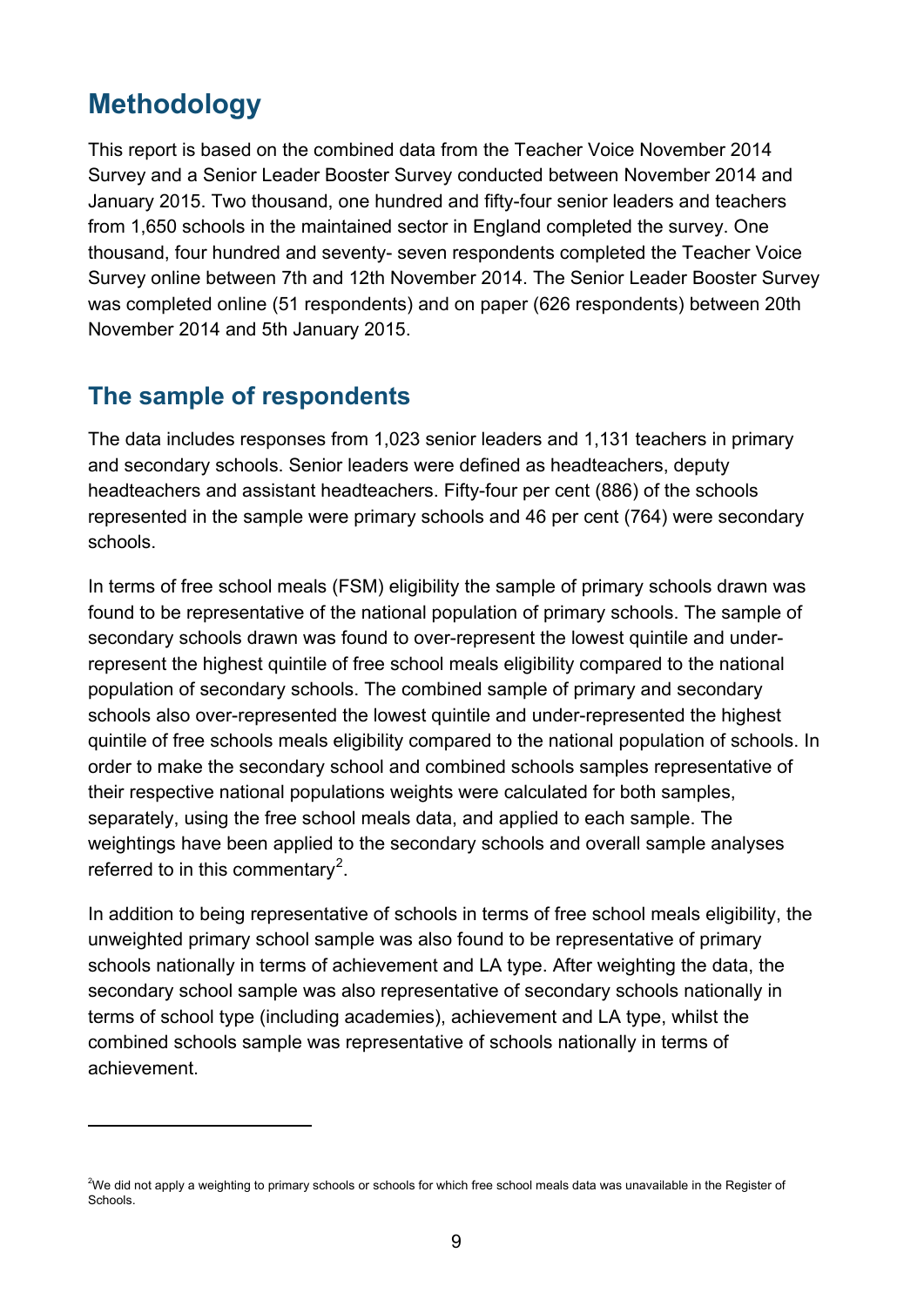#### **Confidence intervals**

Confidence intervals are a measure of precision, they are intervals placed around survey estimates which give an indication of where the true population is likely to fall. A 95 per cent confidence interval is calculated in such a way that 95 times out of 100 it captures the true population value. Therefore, they provide an idea of how large the true population value might be (i.e. the upper limit) and how small it might be (i.e. the lower limit).

For this survey, we are 95 per cent certain that any percentage quoted is within 3.1 percentage points of the population value for primary schools and 2.9 percentage points for secondary schools.

However, certain questions within the survey were filtered and in these cases the number of respondents to questions may be much smaller than the whole primary or secondary sample. In these cases more caution about the precision of the percentages presented within the report is required.